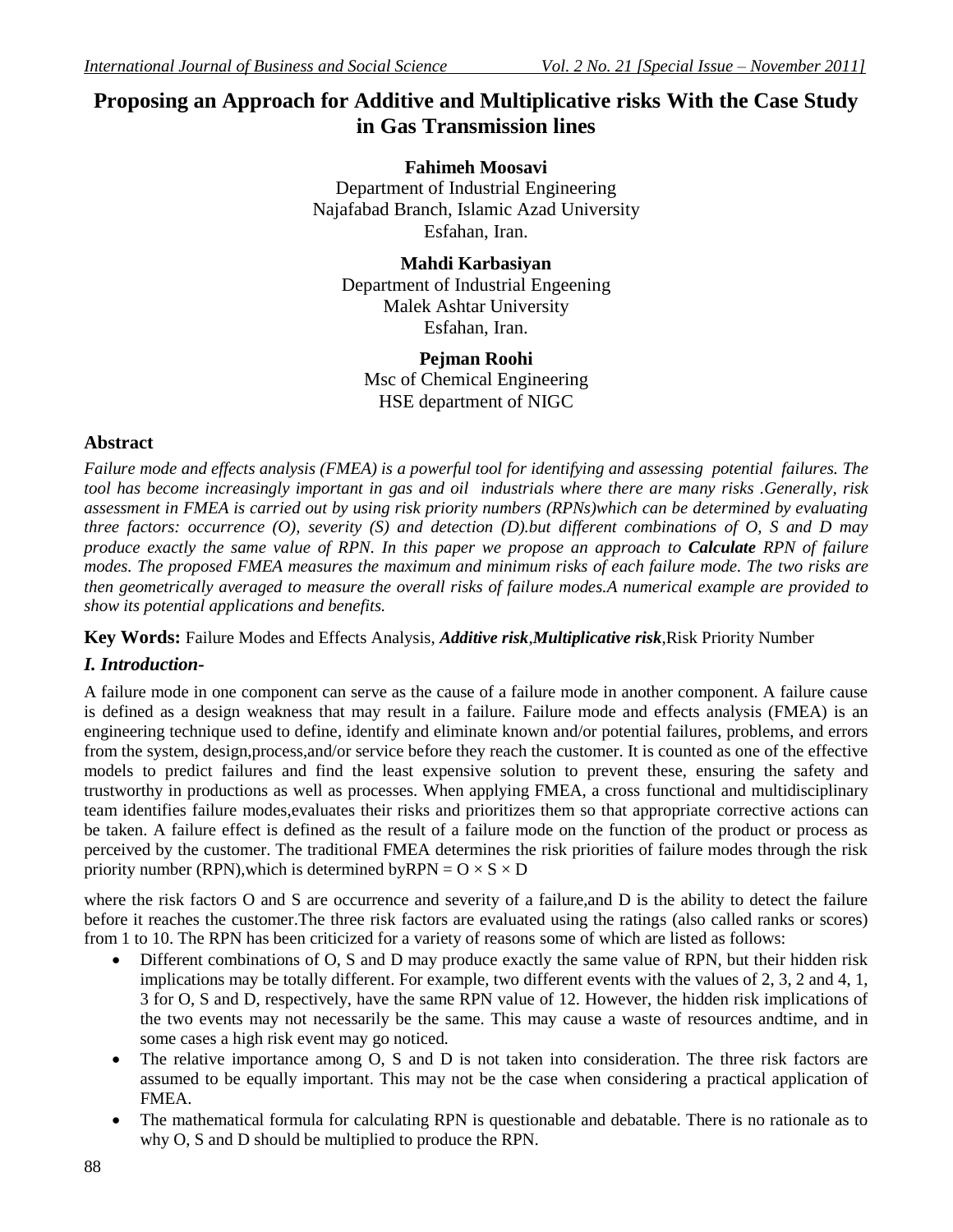To overcome the drawbacks listed above, a number of approaches have been suggested in the literature. For example, Bevilacqua et al. defined RPN as the weighted sum of six parameters (safety, machine importance for the process, maintenance costs, failure frequency, downtime length, and operating conditions) multiplied by a seventh factor (machines access difficulty), where the relative importance of the six attributes was estimated using pairwise comparisons. Chang et al utilized grey theory for FMEA. They used fuzzy linguistic terms such as Very Low, Low, Moderate, High and Very High to evaluate the degrees of O, S and D, and grey relational analysis to determine the risk priorities of potential causes. Garcia et al. proposed a fuzzy data envelopment analysis (DEA) approach for FMEA, which does not require specifying or determining risk factor weights subjectively. Based on the above analyses, we propose in this paper a new FMEA, to determine the risk priorities of failure modes. The proposed FMEA takes into account the relative importance weights of risk factors, but has no need to specify or determine them subjectively, The weights determined differ from one failure mode to another. The new FMEA measures the maximum and minimum risks of failure modes, which are geometrically averaged to reflect the overall risks of the failure modes, based on which the failure modes can be prioritized.

#### *II. Model for Calculating weighted product and sum risks*

Suppose there are n failure modes denoted by FMi  $(i=1,..., n)$  to be prioritized, each being evaluated against m risk factors denoted by RFj (j=1,…, m). and rij (i=1,…, n; j=1,…, m) be the ratings of FMi on RFj and wj be the weight of risk factor RFj  $(j=1,..., m)$ . Different mathematical form RPN, which can be either of the following: m

$$
R_j = \sum_{j=1}^{m} w_j r_{ij}
$$
  
\n
$$
R_j = \prod_{j=1}^{m} r_{ij}^{w_j}
$$
  
\n
$$
i = 1, ..., n
$$
  
\nMultiplicative Risk (1)  
\n
$$
Multiplicative Risk (2)
$$

often assigns too many zeros to weights, leading to being maximum risks unreasonably high or minimum risks being extraordinarily low. To avoid this from happening in FMEA, we consider imposing a constraint on the ratio of maximum weight to minimum weight. According to Saaty's AHP the maximum value, as a ratio of the comparative importance of a criterion over another, can assume to be 9. We therefore constrain the ratio of maximum weight to minimum weight within the range of one and nine. That is

 $\max\left\{\frac{w_j}{w_j}\right\}$  $\frac{W_1}{W_k}$  | j, k = 1, ..., m k  $\neq j$  }  $\leq 9$  (3) which can be further rewritten as  $w_i - 9w_k \le 0$  j, k = 1, ...,9 k ≠ j (4)

models for measuring the maximum and minimum risks of each failure mode, as shown below:  $R^{max} = maximize R_0$ (5)

St :  $R_i \le 1$ <br> $w_j - 9w_k \le 0$  $i = 1, ..., n$  j,  $k = 1, ..., m$  k ≠ j  $R^{\min} = \text{minimize } R_0$  (6) St :  $R_i \geq 1$  $w_i - 9w_k \le 0$  i = 1, ..., n j, k = 1, ..., m k ≠ j

where R0 is the risk of the failure mode under evaluation. The overall risk of each failure mode is defined as the geometric average of the maximum and minimum risks of the failure mode. That is

 $\overline{R}_i = \sqrt{R^{max}_{i} \times R^{min}_{i}}$   $i = 1, ..., n$  (7)

The bigger the geometric average risk, the higher the risk priority. The n failure modes FMi  $(i=1,..., n)$  can be easily prioritized by their geometric average  $\overline{R}_i$  (i=1,..., n).

The above models are developed for additive risks.For multiplicative risks ,the maximum and minimum risk models can be built in the same way, but the ratings and risks need to be transformed into logarithmic scales for linearity. The two models are constructed as follows:

 $\ln R_0^{\text{max}} = \text{maximize } \ln R_0$  (8) St :  $\ln R_i \leq 1$  i = 1, ..., n wj−9wk≤ 0; j,k = 1,...,m k≠j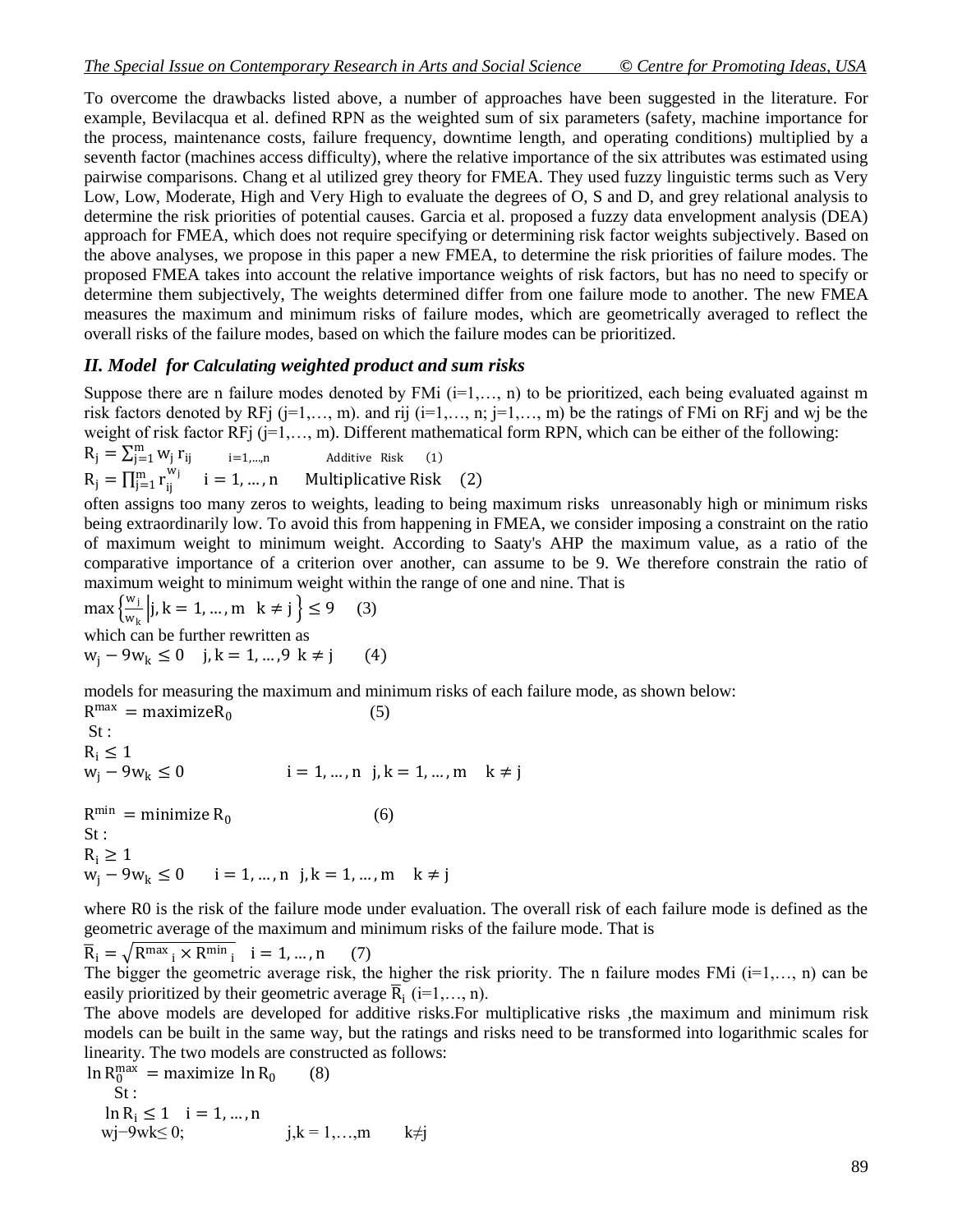$\ln R_0^{\text{Min}} =$  Minimize  $\ln R_0$  $(9)$  (9)  $ln Ri \ge 1$  i = 1, ... n wj−9wk≤ 0; j,k = 1,…,m k≠j Accordingly, the geometric average risk is defined as (EXP(.) is the exponential function)

$$
\overline{\text{Ri}} = \sqrt{\text{EXP}(\ln \text{R}_i^{\text{max}}) \cdot \text{EXP}(\ln \text{R}_i^{\text{min}})} \qquad i = 1, ..., n \qquad (10)
$$

### *III.Example*

"Hazard Prevention" is one of the major reasons why administrative systems are used in organizations.The importance of these systems is doubled in hazardous industries such as oil, gas and petrochemical industry.Hence, the failure modes in Gas Zones *Transfer* in Iran is studied here as the case study.The following table compares the traditional and new approaches by the failure modes as well as calculated risks given.

| Item.Failuremode        | failure cause                                           | failure effect                           | Occurrence | Severity | Detection | R.P.N | Prioriting     |
|-------------------------|---------------------------------------------------------|------------------------------------------|------------|----------|-----------|-------|----------------|
| 1. falling tools        | falling barrell<br>antenna<br><sub>on</sub><br>lifterak | injury<br>hard<br>operatore              | 7          | 8        | 5         | 280   | 2              |
| 2.load<br>displacment   | barrel<br>displacment                                   | injury-<br>mascular<br>backacke          | 5          | 5        | 6         | 150   | 4              |
| 3. falling tools        | pump falling                                            | Operatore injury                         | 7          | 5        | 8         | 280   | $\overline{2}$ |
| 4.improper path         | rough path in<br>moving pump                            | a lot presure for 5<br>opratore          |            | 4        | 6         | 120   | 5              |
| 5.load<br>displacement  | pump<br>displacement                                    | prick on back &<br>neck                  | - 6        | 7        | 8         | 336   |                |
| 6. mecanical<br>impact  | throw bar from<br>hand operator                         | sore $\&$ maul                           |            | 8        | 6         | 336   | -1             |
| 7.rough & sharp<br>edge | hand<br>contact<br>with<br>cap of<br>barrel             | skin<br>scratch<br>$\alpha$<br>injury    | - 7        | 6        | 6         | 252   | 3              |
| 8.noise                 | of<br>noise<br>toorbin station                          | &<br>heart<br>ear<br>injurynervouseffect | 4          | 8        | 6         | 192   |                |

#### **Table1.traditional R.P.N for failure mode in gas zones**

#### **Table 2. failure modes in Gas Zones –by weighted risk factors**

|                         | <b>Additive</b><br>risks |                 |                                 |                | <b>Multiplicative</b><br>risks |                 |                                 |                |
|-------------------------|--------------------------|-----------------|---------------------------------|----------------|--------------------------------|-----------------|---------------------------------|----------------|
| <b>Item.Failuremode</b> | <b>Max R</b>             | Min<br>$\bf{R}$ | <b>Geometric</b><br>averagerisk | <b>Ranking</b> | <b>Max</b><br>$\bf{R}$         | Min<br>$\bf{R}$ | <b>Geometric</b><br>averagerisk | <b>Ranking</b> |
| 1. falling tools        | 0.99                     | 2.13            | 1.45                            | 4              | 0.25                           | 0.63            | 0.39                            | 4              |
| 2.load                  | 0.65                     | $\overline{2}$  | 1.14                            | $\overline{7}$ | 0.2                            | 0.62            | 0.34                            | $\overline{7}$ |
| displacment             |                          |                 |                                 |                |                                |                 |                                 |                |
| 3. falling tools        | 0.86                     | 2.52            | 1.47                            | 3              | 0.23                           | 0.7             | 0.4                             | 3              |
| 4.improper path         | 0.64                     | 1.91            | 1.11                            | 8              | 0.2                            | 0.6             | 0.35                            | 6              |
| 5.load                  | 0.87                     | 2.64            | 1.52                            | 1              | 0.24                           | 0.72            | 0.42                            | 1              |
| displacement            |                          |                 |                                 |                |                                |                 |                                 |                |
| <b>6.mecanical</b>      | 0.94                     | 2.38            | 1.5                             | $\overline{2}$ | 0.25                           | 0.68            | 0.41                            | $\overline{2}$ |
| impact                  |                          |                 |                                 |                |                                |                 |                                 |                |
| 7.rough & sharp<br>edge | 0.77                     | 2.20            | 1.30                            | 6              | 0.22                           | 0.65            | 0.38                            | 5              |
| 8.noise                 | 0.91                     | 2.16            | 1.40                            | 5              | 0.24                           | 0.64            | 0.15                            | 8              |